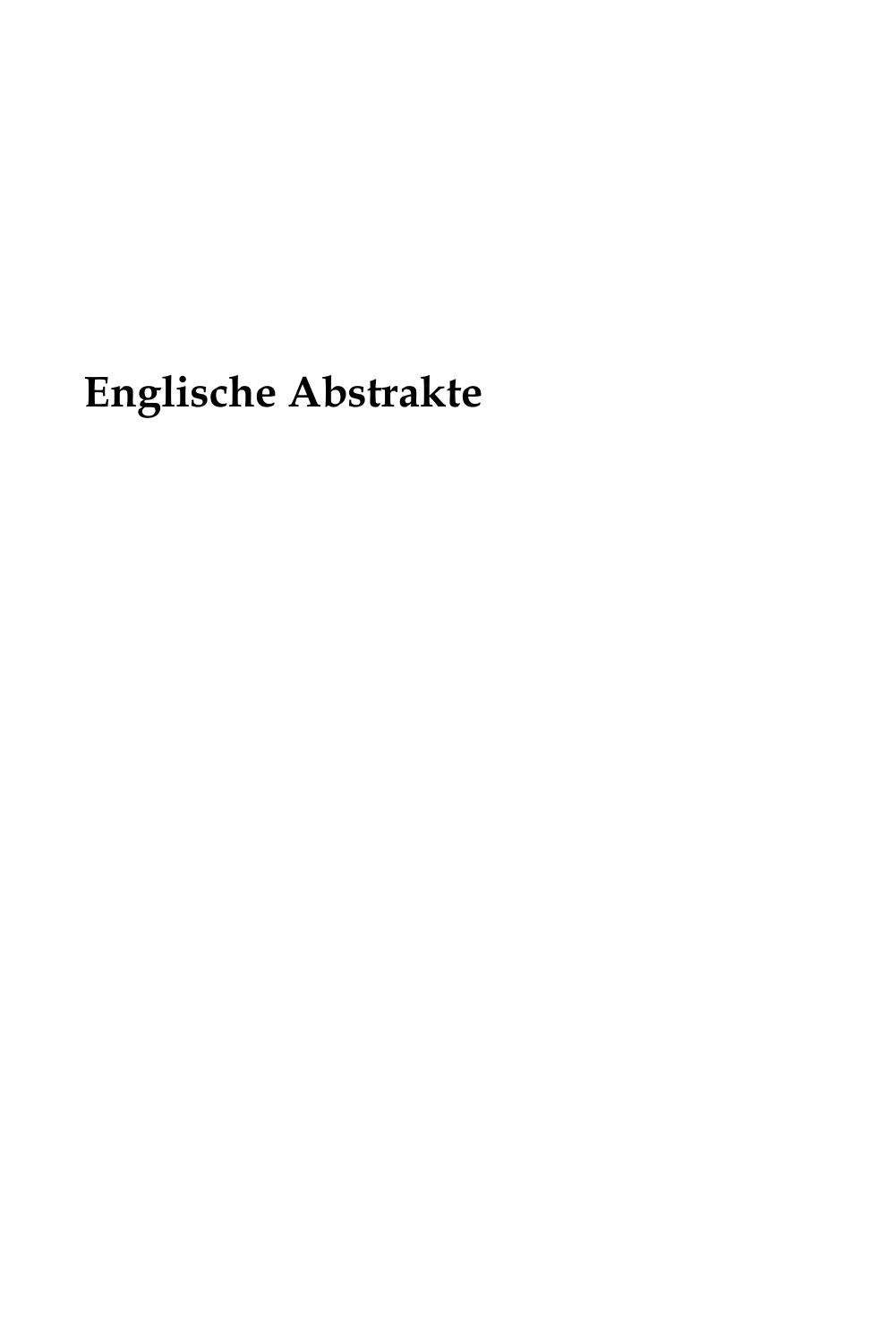## **Iranian and Islamic hero image through the ages**

Sonja Anwar<sup>1</sup> (pp 1 to 20) Received: 03.03.2021; Accepted: 15.05.2021

#### **Abstract**

In the following, the meaning of the terms "hero" and "heroism" in a modern Islamic society will be made clear. Today, Iran is also a media society, as are virtually all countries around the world. Social media, Telegram (the equivalent of Whatsapp), online videos, etc. are highly popular, especially among young people. However, the emphasis on the "Islamic society of Iran" already makes it clear that "Islamic society" can be very different depending on national or cultural characteristics. In Iran, the Shiite character of Islam dominates, while in Turkey, for example, Sunni Islam plays a stronger role. This also affects the definition and reception of the "heroic image. So, what is meant by an Islamic hero that would be referred to as such in Iran?

## **Keywords**

 $\overline{\phantom{a}}$ 

Hero, Heroism, Iran, Islam, Media, Shia.

<sup>1.</sup> University of Tehran, E-mail: sonjaanwar@ymail.com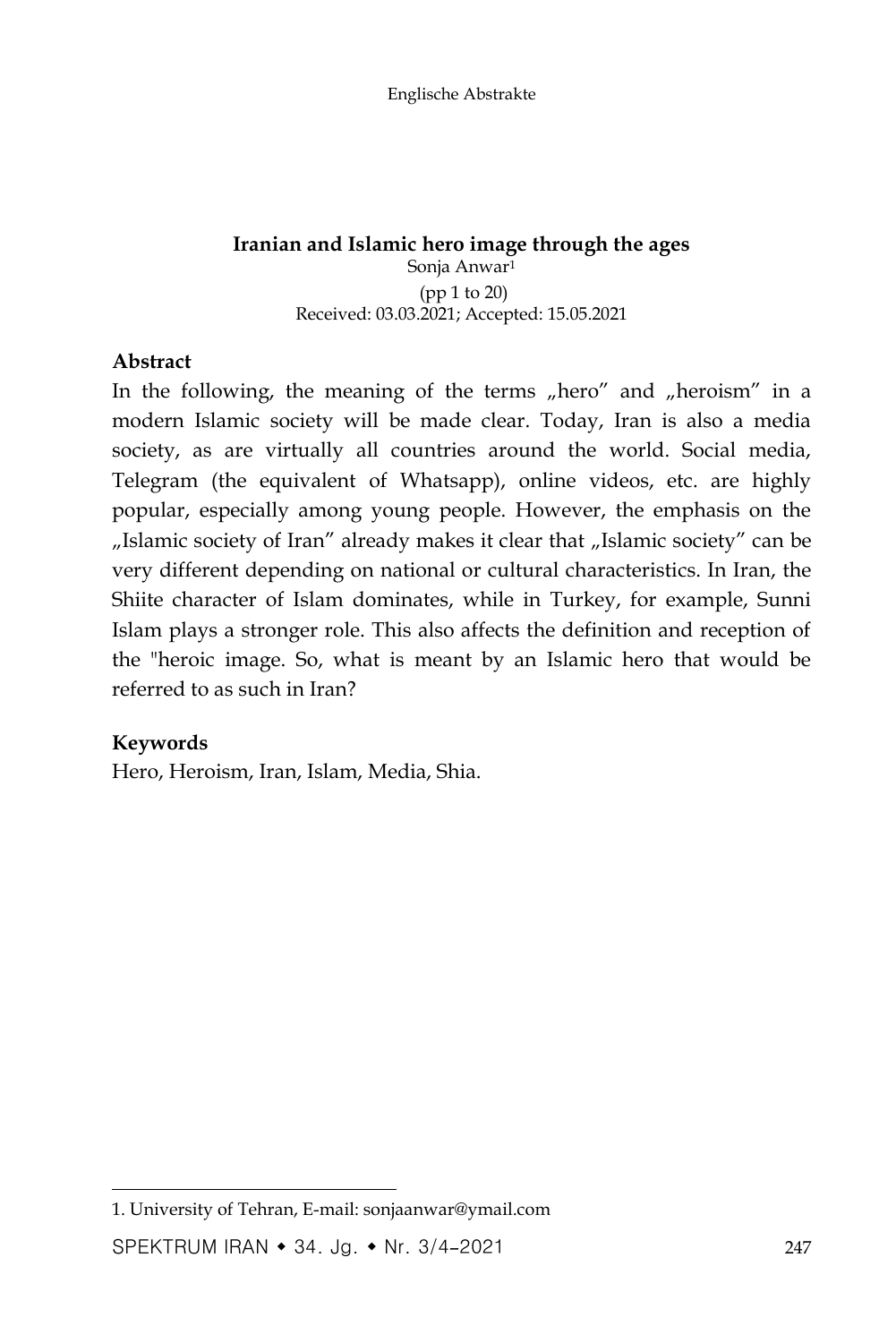# **Problems with the classification of languages according to linguistic universals – using Persian as an example**

Kaveh Bahrami Sobhani<sup>1</sup> (pp 21 to 38) Received: 18.03.2021; Accepted: 20.05.2021

## **Abstract**

A critical view of the classification of languages according to linguistic universals is necessary because when analyzing languages one is repeatedly confronted with the assumption that, for example, languages with the SOV word order have postpositions or that they only allow the formation of prenominal relative clauses. In this article, we suggest that Persian provides a counterexample for such generalizations. Using Persian as an example, we also investigate whether the classification of languages by this method can be confirmed by means of a historical overview. Furthermore, it is examined whether the sentence structures of Old and Middle Persian reveal any obvious differences to the contemporary Persian. In the course of this article, several cases that contradict the assumptions of linguistic universals are introduced, and some of these contradicting findings can be explained by diachronic analysis.

## **Keywords**

Language typology, Persian, word order, linguistic universal, Greenberg's Universal.

 $\overline{a}$ 1. Department of German Language and Literature, Faculty of Letters and Human Sciences, Shahid Beheshti University, Tehran, Iran. E-Mail: k\_bahrami@sbu.ac.ir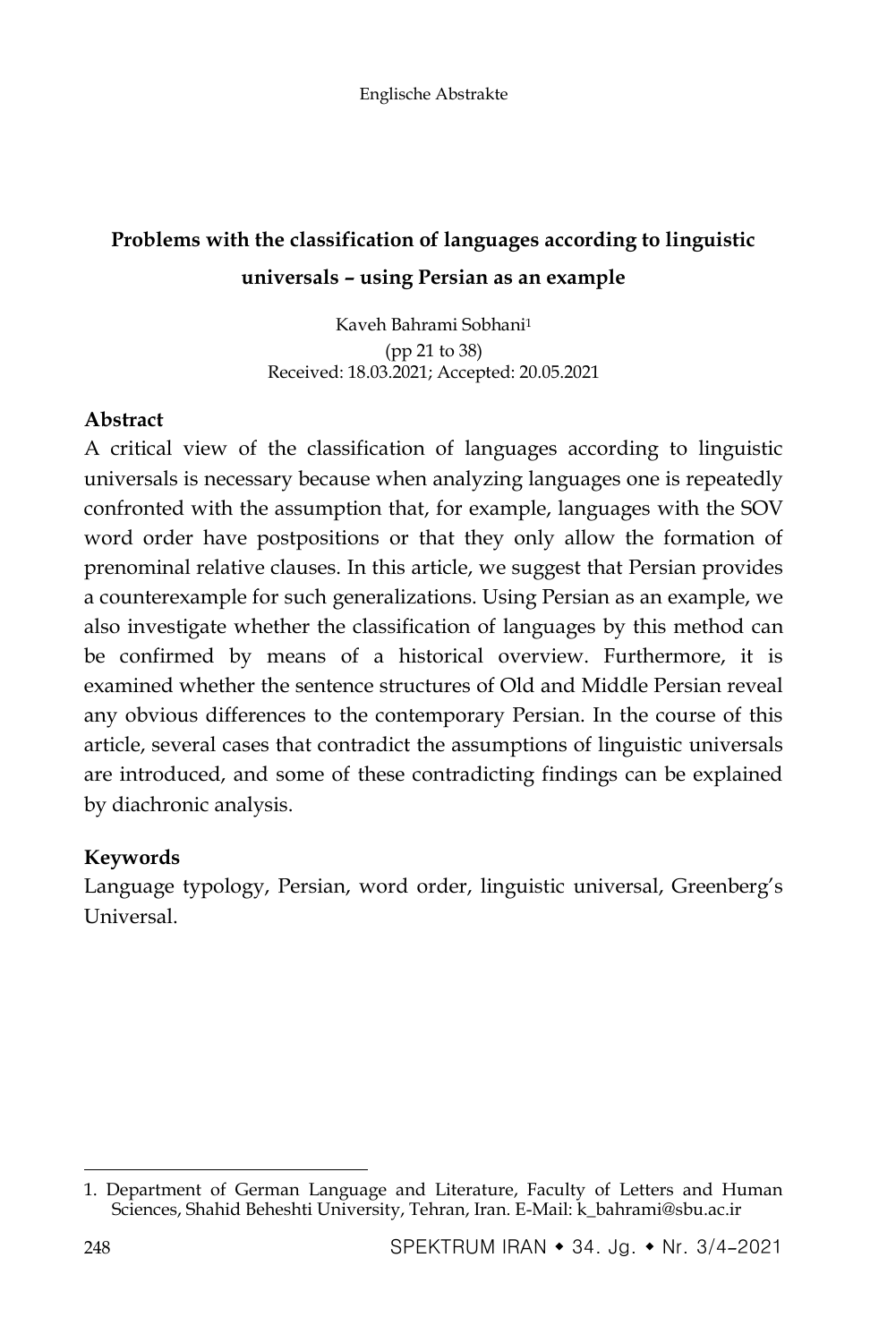# **Rustam, Raḫaš, Yazd and Sīmurġ – The Legend of Rustam and Sohrāb in the Version of the Mandaeans. A Paradigm of Acculturation**

Gabriele Dold-Ghadar<sup>1</sup> (pp: 39 to 84) Received: 16.03.2021; Accepted: 25.04.2021

#### **Abstract**

Khuzestan with its capital Ahwaz and Iran's largest and only navigable waterway, the Karun that discharges into the Persian Gulf, features a tremendous historic and cultural heritage, and is noted for its ethnic diversity. This applies not least to the monotheistic gnostic Mandaeans (*mandāyi – also called Ṣābeʾin, sobbī or Nasoreans*) who most likely immigrated from Palestine during the first centuries A.D. and whose traditional settlements are located on both sides of the Iraqi-Iranian border strip in the river systems of the Euphrates, the Tigris and Karun. Scientific research contributed a good deal to examine Mandaean script and language with strong Parthian influence and a multitude of Iranian loanwords. Regarding the religious and profane literature special attention had been drawn to Iranian shares in the numerous Mandaean orally handed down legends – among them a Mandaean version of the tragedy of "Rustam and his son Sohrab" which is incorporated in the Shāhnāme, the "Book of Kings" – the national epic of Greater Iran. This legend is supposedly based on a Parthian tradition and had not only been adopted but rather adapted by the Mandaens who gave the storyline a different shape and a happy end. This brings into focus the age-old religious beliefs and practices of the last Gnostics of ancient Mesopotamia.

#### **Keywords**

Mandaeans, tragedy of "Rustam and his son Sohrab", Acculturation.

SPEKTRUM IRAN • 34. Jg. • Nr. 3/4-2021 249

 $\overline{\phantom{a}}$ 1. Eberhard Karls University Tübingen; E-mail: GabrieleDold\_Ghadar@yahoo.de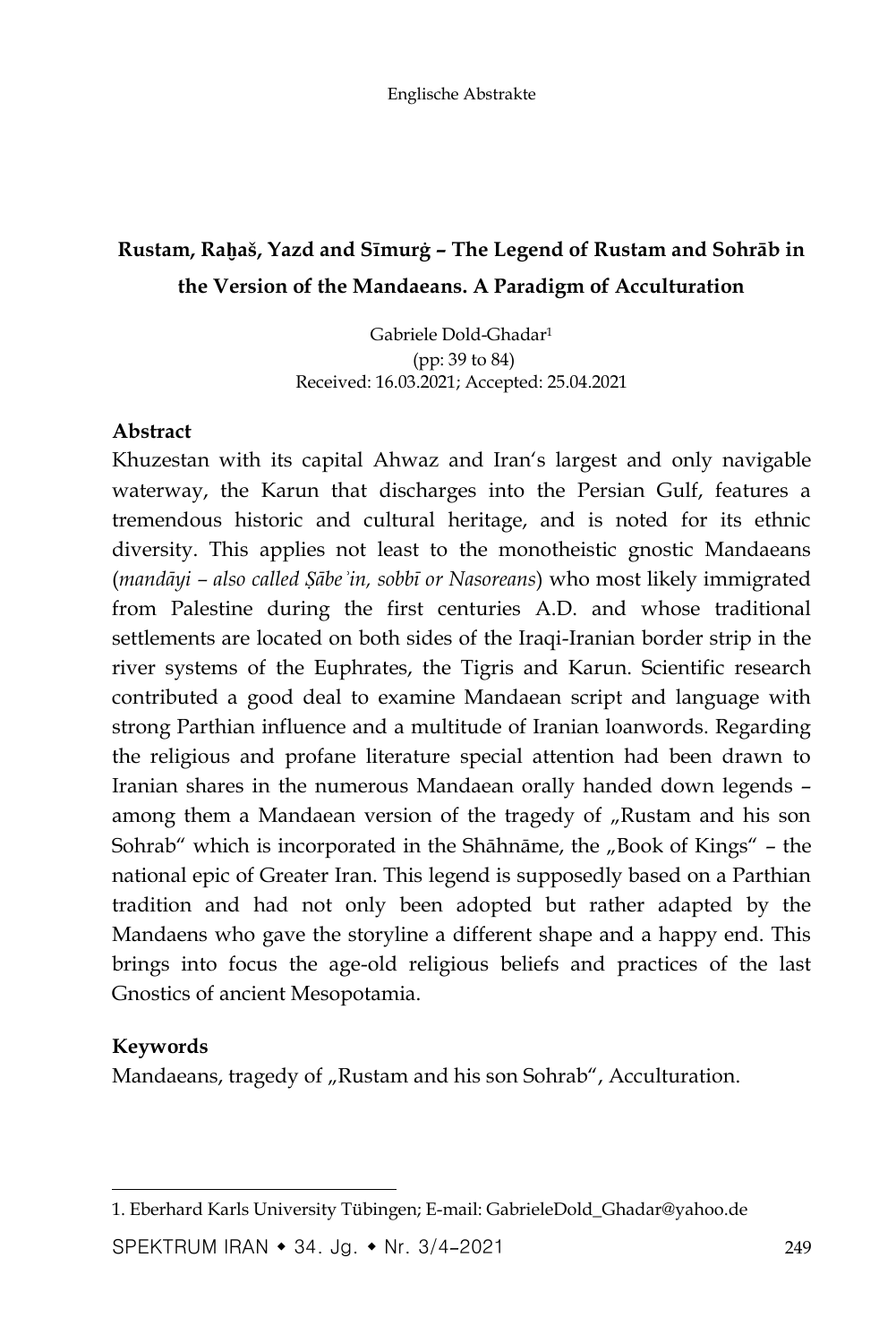## **On the Need for a New Translation of the Qur'an into German, Part II**

Mahdi Esfahani<sup>1</sup> Michael Nestler<sup>2</sup> (pp: 85 to 108) Received: 21.03.2021; Accepted: 22.05.2021

#### **Abstract**

The first part of this article had already been published. It proposed a specific method for translating words and a general approach to translating text. This part of the article is based on six new translations of the Qur'an into German and examines the translations of the verses of Surah Hamad and the first 45 verses of Surah Al-Baqarah based on his proposed method. In total, 37 examples show that with the proposed basis, a translation closer to the text with more accurate equivalents can really be provided.

## **Keywords**

Qur'an Translation, sensual usage, etymology, new method in translation, necessity of a new German translation of Qur'an.

 $\ddot{\phantom{a}}$ 

<sup>1.</sup> Institute for Humanities and Cultural Studies, Tehran, E-mail: mahdi313esf@ yahoo.com

<sup>2.</sup> M. A. Student of Arabic Studies, Free University of Berlin, E-mail: Mikail76@zedat.fuberlin.de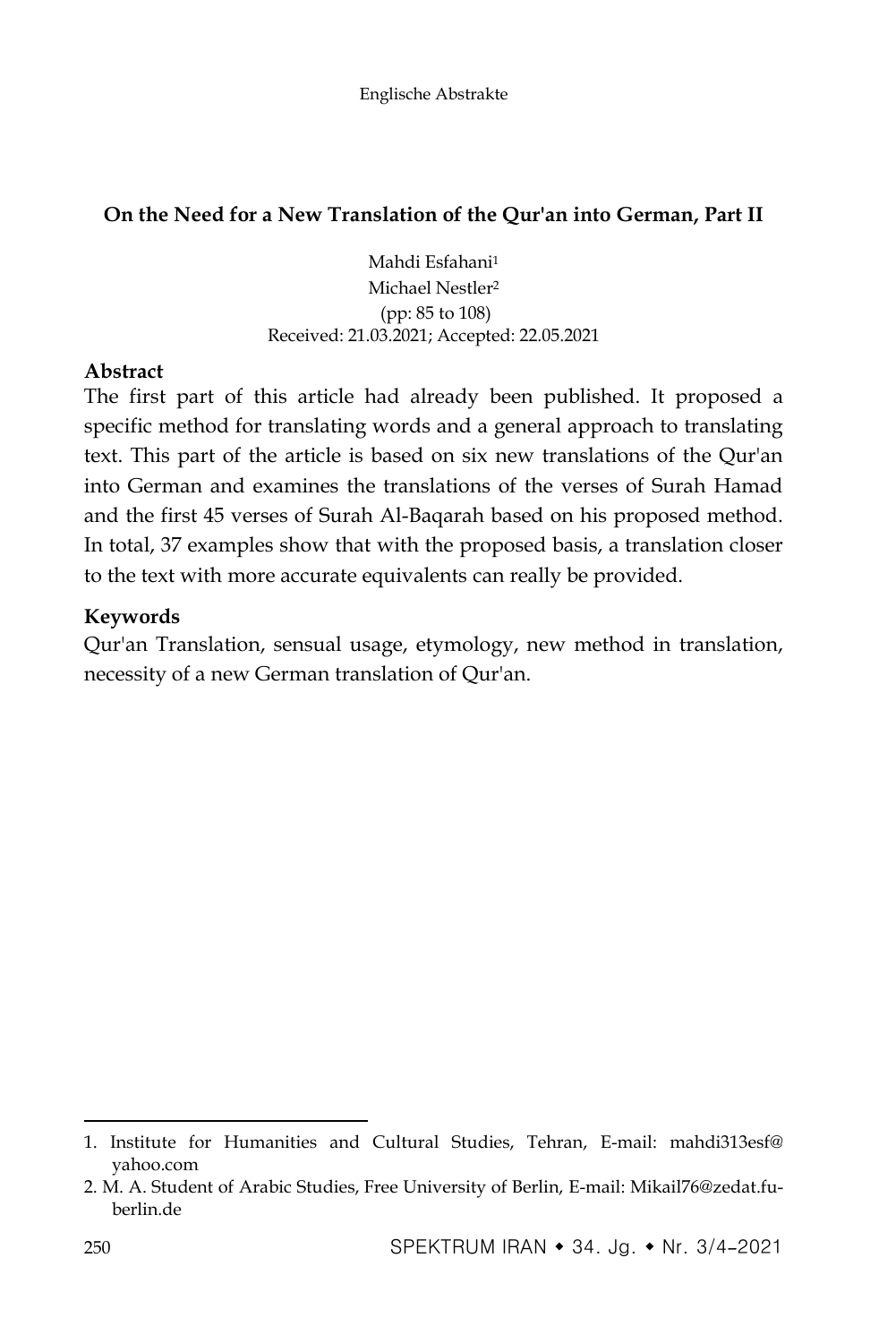# **Conditions for the realization of principles formulated in the Second Phase of the Revolution statement: Public and private spheres**

Zohreh Ghorbani-Madavani<sup>1</sup> (pp: 109 to 116) Received: 06.04.2021; Accepted: 28.05.2021

#### **Abstract**

In the Second Phase of the Revolution statement, the Supreme Leader of the Islamic Revolution set out wise guidelines on how to improve our status and change into what we should be. Having stated the reasons of the Islamic Revolution, he referred to the Revolution's values such as freedom, ethics, justice, independence, dignity, rationality, and spirituality, which have been and will be sought by human beings throughout the history. Using inspirational sentences full of hope, the Supreme Leader addressed the committed and diligent youth, as the Revolution's engine, and accentuated their significant role in ensuring the Revolution's continuation and exaltation. This paper first provides a brief account of the Second Phase of the Revolution statement. Then it puts forward some suggestions on how to achieve the objectives formulated in the statement with an eye to its public and private pillars.

#### **Keywords**

 $\overline{\phantom{a}}$ 

The Second Phase of the Revolution statement, public pillars of the statement, private pillars of the statement, university, the youth, realization methods.

SPEKTRUM IRAN  $\bullet$  34. Jg.  $\bullet$  Nr. 3/4–2021 251

<sup>1</sup>. Assistant Professor of Arabic Language and Literature, Allameh Tabataba'i University, Tehran, Iran, E-mail: zghorbani@atu.ac.ir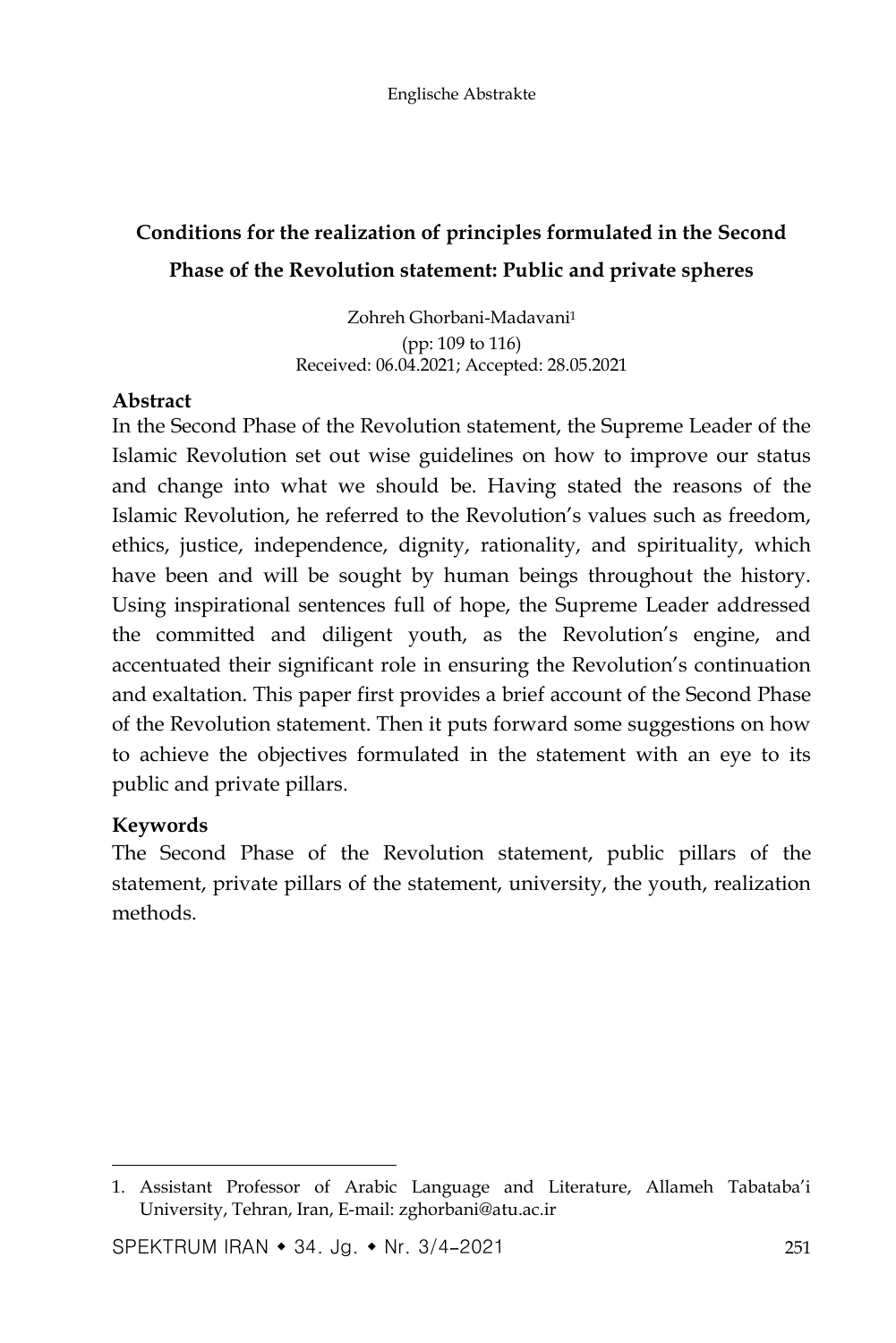## **Friedrich Georg Jünger and Persian Poetry**

Felix Herkert <sup>1</sup> (pp 117 to 131) Received: 20.04.2021; Accepted: 07.06.2021

## **Abstract**

This essay examines the reception of Persian poetry by the German philosopher and poet Friedrich Georg Jünger (1898-1977). This reception is relevant for a work-immanent interpretation of Jünger's thoughts on poetry as well as in the sense of a (so far neglected) chapter in the history of the reception of Persian poetry in the German-speaking world. Jünger's preoccupation with Persian poetry is focused on three main poets, namely Omar Khayyam, Saadi, and Hafiz, for whom Jünger showed the greatest admiration. After a historical-biographical localization of the topic, Jünger's reception of these poets will be outlined in terms of content; not least, their influence on Jünger's own poetical work will be examined. It will be shown how Jünger was particularly inspired by Hafiz, both in his theoretical reflections on the essence of poetry and in the composition of some of his own cycles of poems.

## **Keywords**

Georg Jünger, reception of persian poetry, Hafiz.

 $\overline{a}$ 1. Albert-Ludwigs-University, Freiburg i. Br., E-mail: felixherkert@aol.com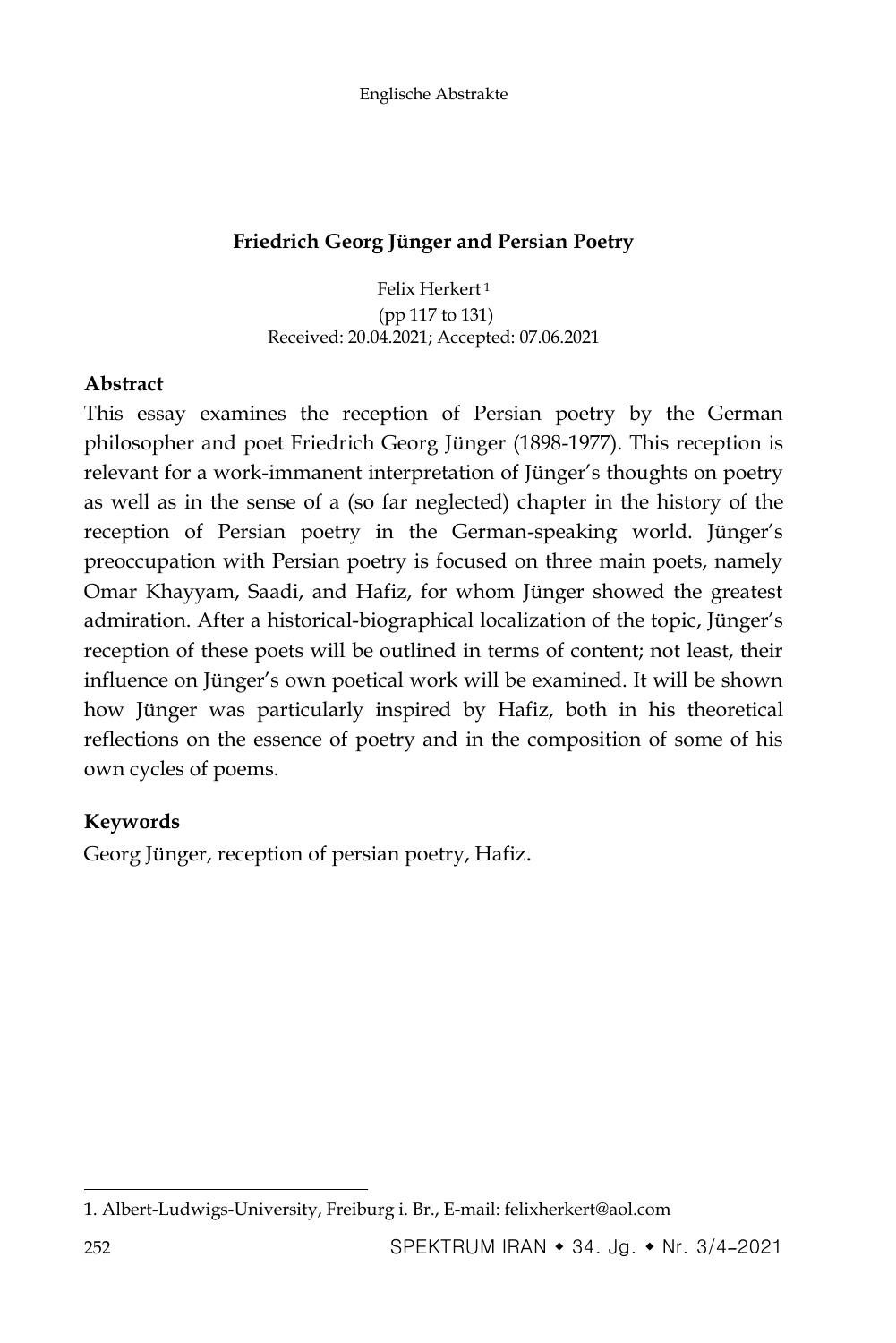## **The place as a human achievement, based on Martin Heidegger's fourfold; and its reflection in the historical architecture of Iran**

Reyhaneh Heydari<sup>1</sup> (pp: 133 to 144) Received: 15.04.2021; Accepted: 08.06.2021

#### **Abstract**

The meaning of place in architectural contexts makes it possible to reflect on about a suitable and deserving life for human beings, based on Heidegger's fourfold, and formed by harmony and balance between the components of the universe. This article intends to reveal Heidegger's stabilizing fourfold (Earth, Heaven, Mortals, and Gods) as connecting and compromising elements of the universe, based on theoretical enlightenment; while reflecting on the compendium elucidation of Iranian architectural places (House, Garden, Bazaar, and Mosque); and to distinguish the path that thoughts travel through in such places to find the opportunity to stand up for the duty of thinking, and to do it. This belief has the ability to make a path toward the spiritual domain in a time of hardship, originated from the originality of technical thought; a route that maturates on a sort of effective living which is the result of interaction and the companionship of thinking and being

## **Keywords**

Place, Historical Architecture, Iran, Heidegger's fourfold, Da-sein, Being, Meditative thinking, Computational thinking.

 $\overline{\phantom{a}}$ 1. Master's in Iranian Architectural Studies, Shahid Beheshti University, Tehran, Iran, E-mail: reyhanehheydari@gmail.com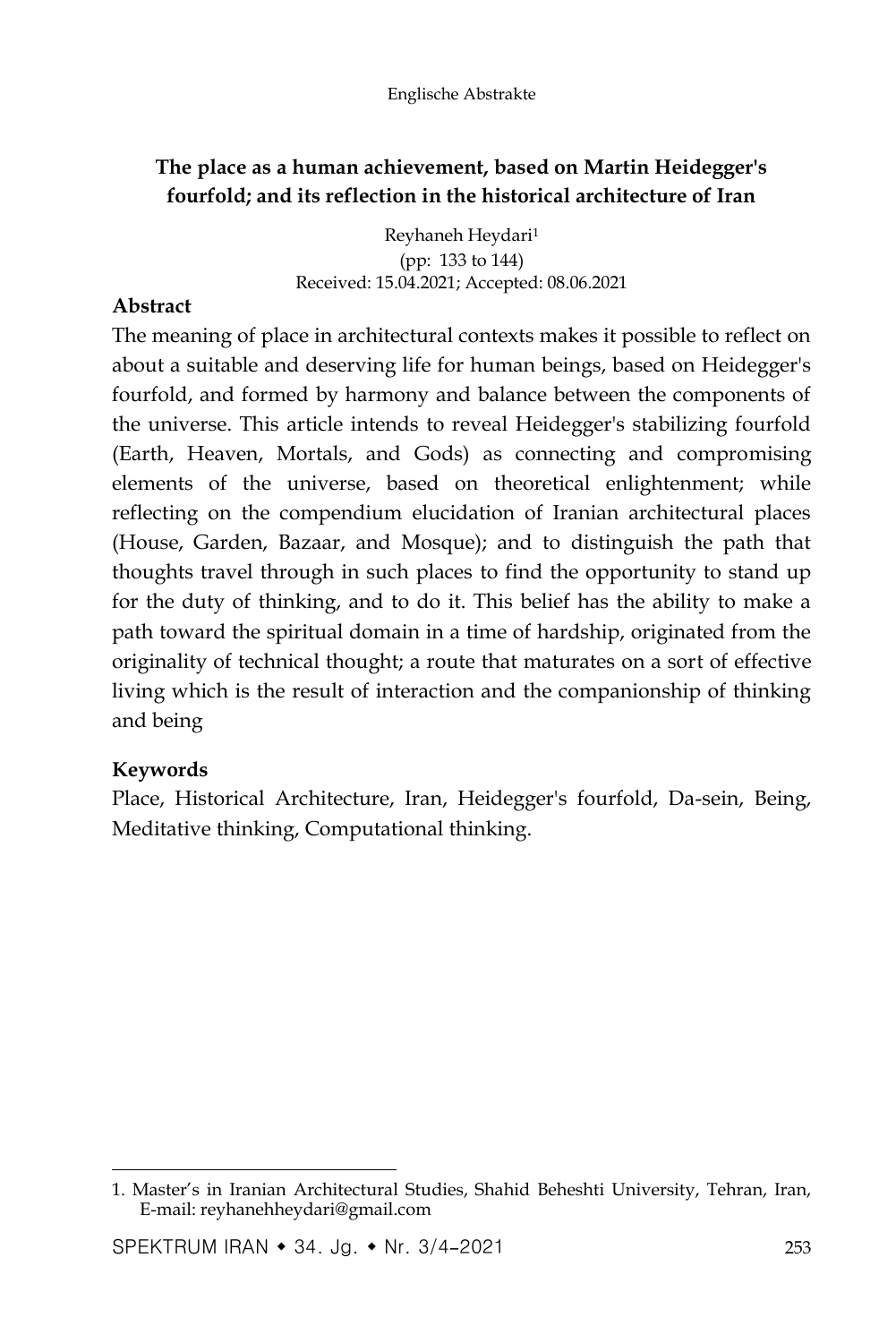# **Iranian self-images from a schoolbook perspective; A contribution to the Iranian-German cultural dialogue**

Mehrdad Saeedi<sup>1</sup> (pp 145 to 164) Received: 08.05.2021; Accepted: 29.06.2021

## **Abstract**

The topic of this text is collective identity formation using Iran as an example. The text deals with Iranian self-perception as a precondition for any long-term cultural dialogue between Iran and Germany or any other cultural dialogue partner. The idea behind this is that dialogue partners should first of all ask themselves questions about their own collective identity and thus draw an overall picture of themselves that is as realistic as possible and not idealized, before they are confronted with and possibly overwhelmed by their own image drawn by the other and from a foreign perspective. The text is based on the concept of culture in the main source on which this study is based, namely an Iranian textbook for the upper secondary school with a focus on the humanities and social sciences. It is the textbook "Cultural Analysis - Textbook for Cultural Studies", which was first published in the year 2017. From its perspective, four Iranian selfimages are presented and analysed in more detail here. The main questions of the text are: how has the collective identity of Iranians been formed in the course of history? And how do the Iranian self-images relate to each other as components of an overall image?

## **Keywords**

cultural dialogue, self-perception and perception of the other, Iranian identity, textbook, concept of culture.

 $\overline{a}$ 1. Official translator and free researcher in the field of Persian language countries, Berlin, E-mail: Mehrdad.Saeedi@outlook.de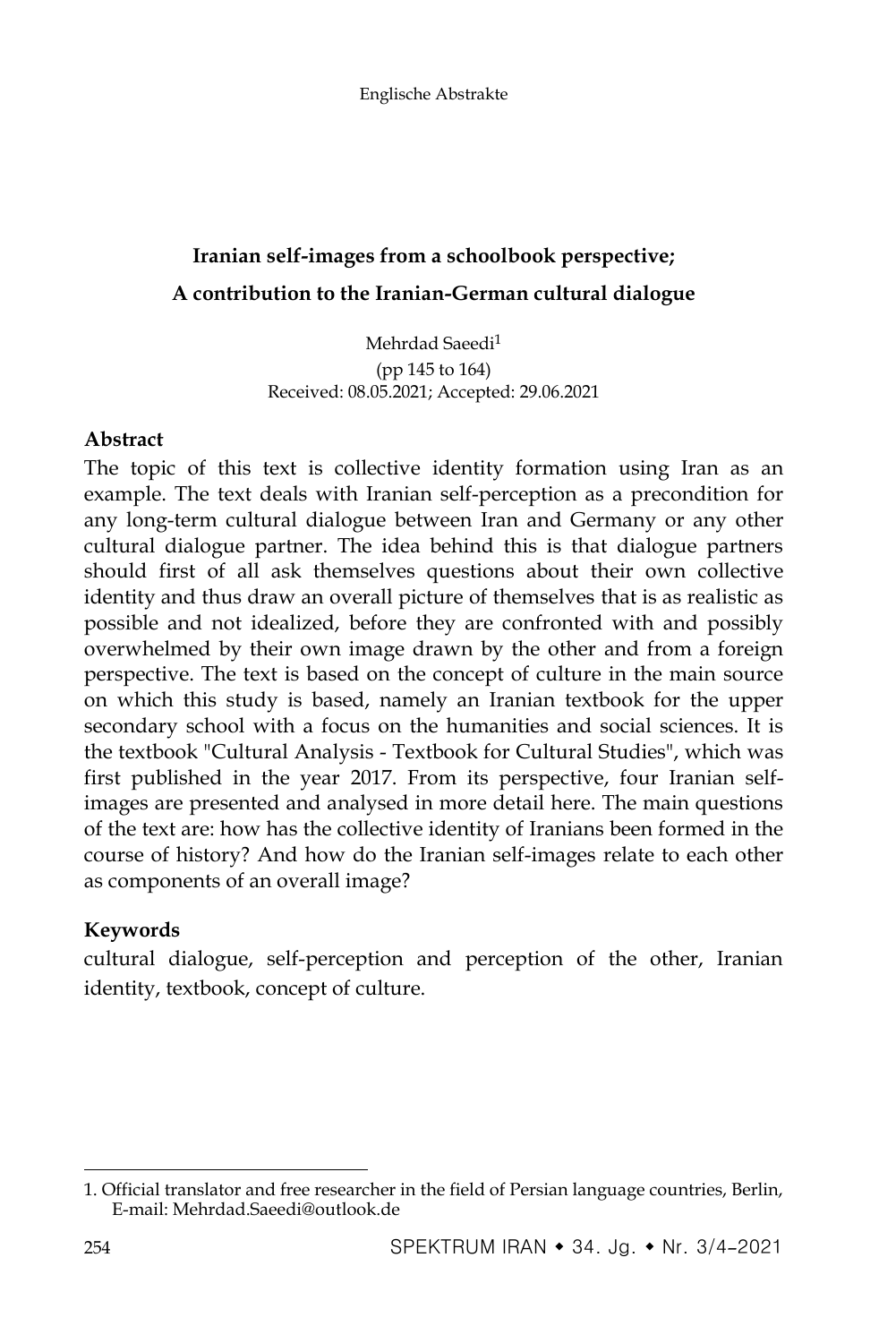Englische Abstrakte

## **Love Poems by Imam Khomeini**

Peter Schütt<sup>1</sup> (pp 165 to 172) Received: 14.04.2021; Accepted: 30.05.2021

## **Abstract**

In this memo, Peter Schütt discusses the characteristics of Imam Khomeini's love poems and believes that the content of his poems on this subject is of exceptional depth and, in some cases, quite progressive and unconventional. He believes that themes such as the relationship between men and women in the lyric poems are expressions of God's love for man. According to Peter Schütt, the passion of lovers for one another focuses on connectedness and unity, and that is the moment when they are placed in the arms of God. Peter Schütt cites Imam Khomeini's poem, "Day of Connection", as evidence for his statement.

Peter Schütt places Imam Khomeini in the tradition of composing love poems that are thousands of years old, which is why a collection of old symbols of Persian poetry is present in his poems: nightingale, peacock, Homa, candle and butterfly.

At the end of his memoir, Schütt quotes a poem he composed on February 1st, 1976, when Imam Khomeini returned to Tehran after being in exile in France. The title of this poem was "The New Kind of Revolutionary", describing Imam Khomeini with unconventional characteristics, i.e., different characteristics of revolutionaries.

## **Keywords**

Love poems, Imam Khomeini, the tradition of persian poetry, a new type of revolutionary.

SPEKTRUM IRAN  $\bullet$  34. Jg.  $\bullet$  Nr. 3/4–2021 255

 $\overline{\phantom{a}}$ 1. Member of the Hamburg "Patriotic Society of 1765" and has been leading the "Interreligious Dialogue" there since 1993, E-mail: drpeterschuett@yahoo.de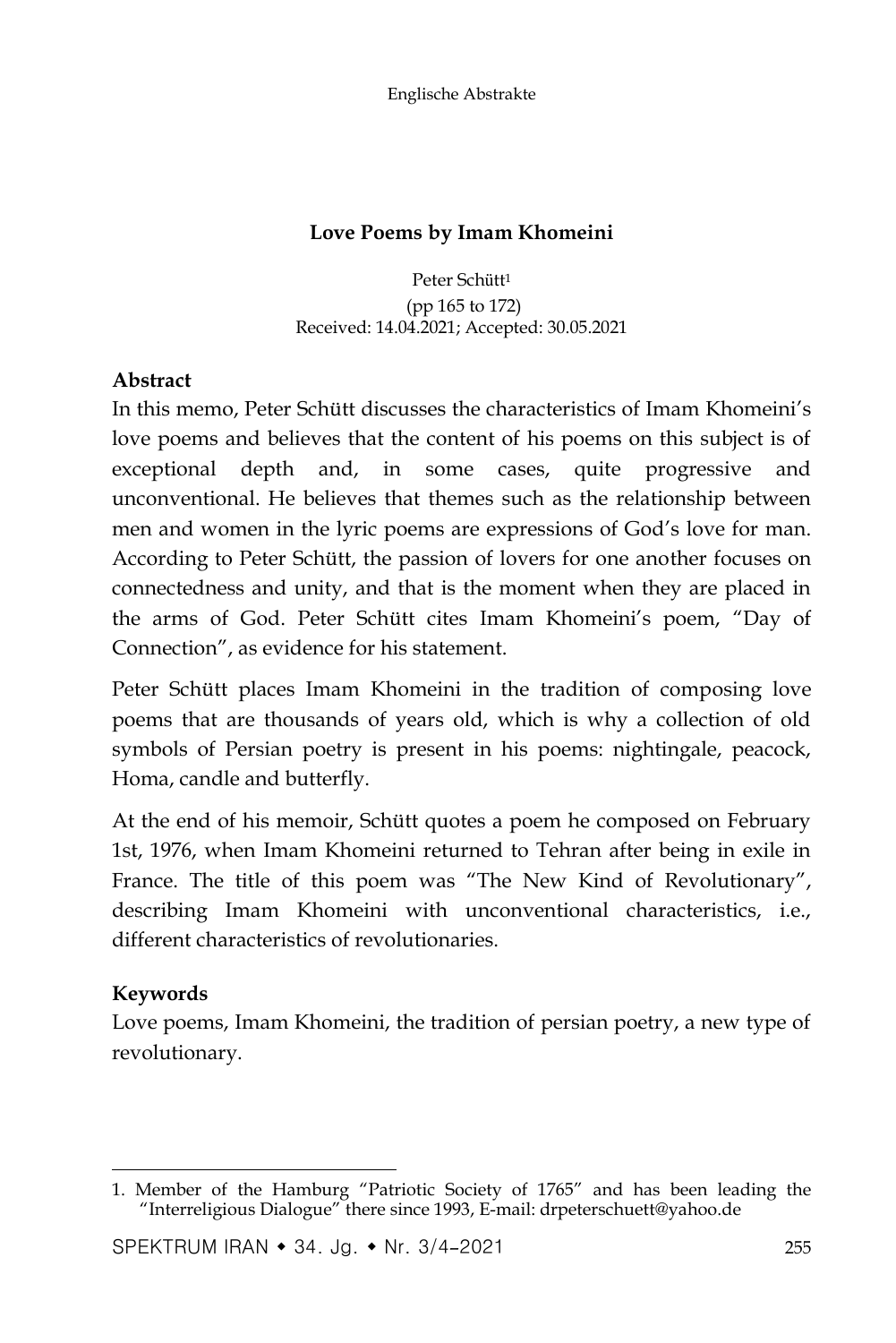## **The King and his Astrologers: A Comparison of the** *Shāhnāma* **and the Z***hou Li* **(**周礼**)**

Johannes Thomann<sup>1</sup> (pp 173 to 182) Received: 02.05.2021; Accepted: 27.06.2021

## **Abstract**

It is well known that astrology and astrologers play an important role in Firdawsī's *Shāhnāma*. Even if some Western technical elements, such as astrolabes are mentioned, the social context in which astrologers appear differs from Western models. While in Western narrative contexts astrologers generally appear as individuals, in the *Shāhnāma* astrologers enter the stage almost always in groups. In the groups of experts, called by the king for making predictions, they are often differentiated. The astronomers/astrologers (*akhtar-shināsān*) appear together with the priests (*mūbadān*) and the the wise men (*bikhardān*). Their predictions concern mostly the fate of the reign and the king. These characteristics are shared by role of astronomers and astrologers at the Chinese court. The Z*hou Li* (周礼), written between 200 BCE and 200 CE, became one of the Confucian classics, and describes in detail the post in so-called "astronomical bureau" one institution at the imperial court, in which several groups with specialized tasks provided predictions for the emperor. It is very likely that this system was formed after a Western model, eventually from Ancient Iran. It might have had its roots in the Assyrian and Neo-Babylonian kingdoms. There, numerous astronomers/astrologers in different towns sent their reports to the king in the capital of the empire. Such a system of cooperation was unparalleled in the Greco-Roman world.

## **Keywords**

Der König und seine Astrologen: Ein Vergleich des Shāhnāma und des Zhou Li (周礼**)**.

 $\overline{a}$ 1. visiting researcher at the Oriental Seminar of the University of Zurich, E-mail: johannes.thomann@aoi.uzh.ch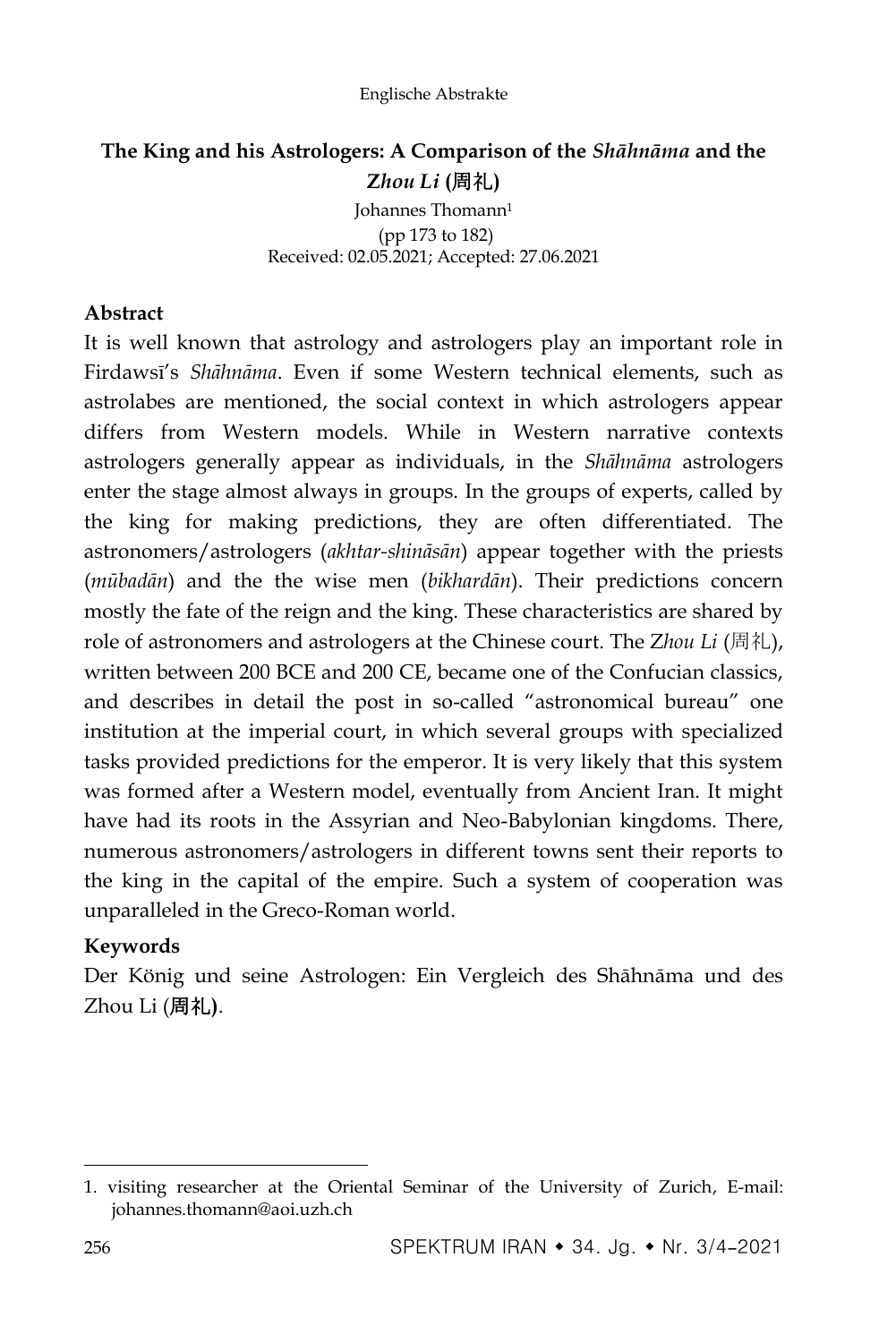## **Iranian Themes of Migrant Literature in Germany**

Melika Torkman Butorabi <sup>1</sup> (pp 183 to 210) Received: 12.04.2021; Accepted: 25.06.2021

## **Abstract**

The present article is in line with the articles entitled "Understand and be understood", published in the 3rd and 4th issue of Spectrum Iran in 2020. Those articles elaborated on Iranian writers in Germany. However, the current article is a response to the request and interest of those who would like to know about the details of issues concerned by Iranian writers in Germany as well as the themes leading to their literary activities.

## **Keywords**

migrant literature, issues of Iran's contemporary literature, migrant literature themes.

 $\overline{\phantom{a}}$ 1. Allameh Tabataba'i University, Teheran, E-mail: melika121@yahoo.de